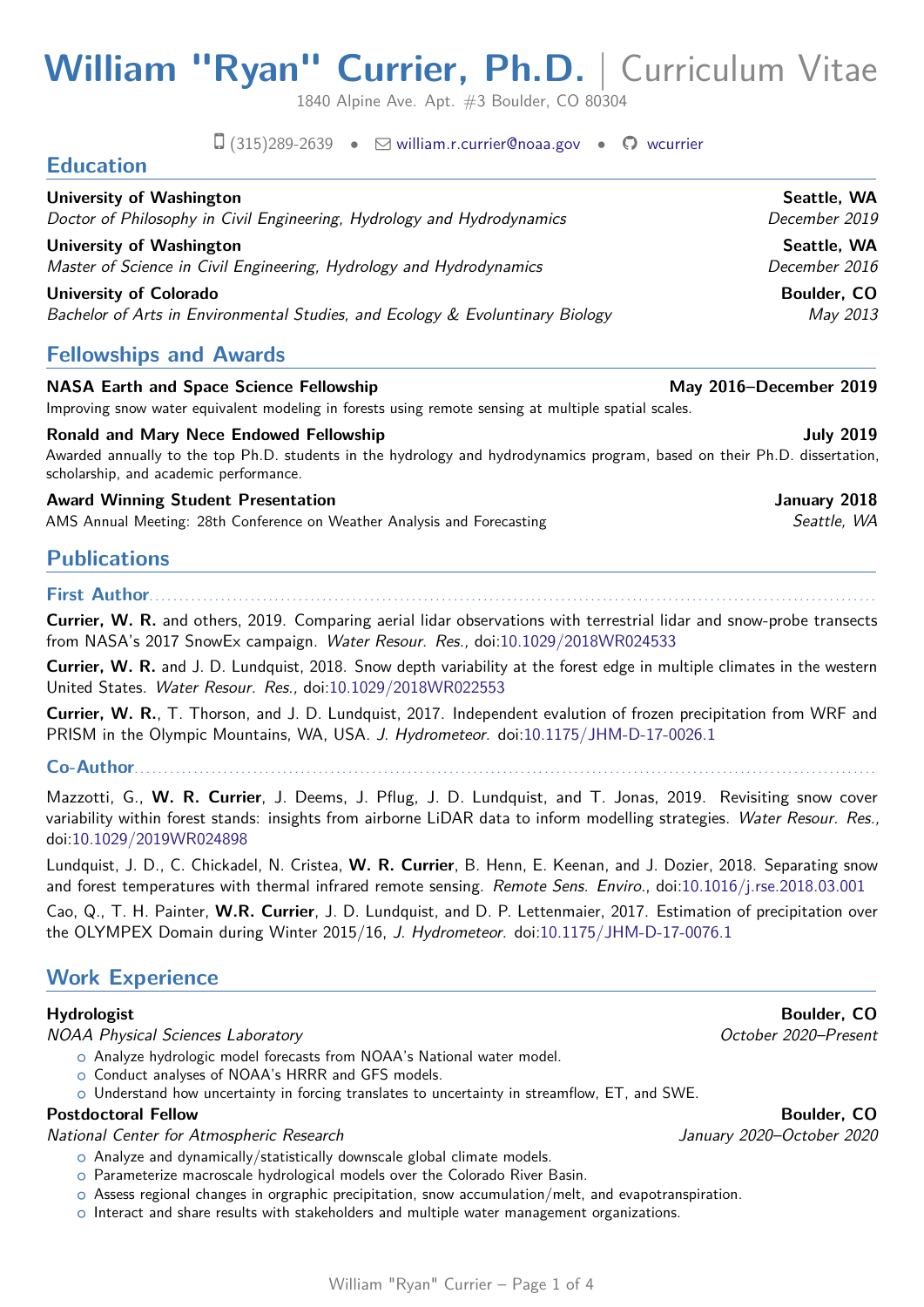# **Graduate Research Assistant Seattle, WA**

#### Mountain Hydrology Research Group August 2014–December 2019

- o Review literature, write manuscripts and technical reports for publication in peer-reviewed journals.
- $\circ$  Maintain, process, and provide access to hydrometeorological observations/data.
- o Run numerical simulations and analyses focused on hydrologic variables (e.g. snow accumulation/melt, ET, streamflow).

### **Institute for Snow & Avalanche Research (SLF)** And the Community of the Davos, Switzerland

 $\circ$  Collaborated with SLF by evaluating airborne and terrestial lidar observations.

o Collected snow depth and SWE observations with a GPR and probes. Maintained mobile meteorological towers.

# **Institute of Arctic and Alpine Research (INSTAAR) Boulder, CO**

Lab Technician October–December 2013

# **Skills and Competences**

### **Computer Languages and Software**. . . . . . . . . . . . . . . . . . . . . . . . . . . . . . . . . . . . . . . . . . . . . . . . . . . . . . . . . . . . . . . . . . . . . . . . . . . . . . . . . . . . . . . . . .

Proficient: Python, Matlab, C, Bash, HPC, GDAL, QGIS, GNU Parallel, ENVI, LATEX **Familiar:** Fortran, GrADS

**Geophysical Models**. . . . . . . . . . . . . . . . . . . . . . . . . . . . . . . . . . . . . . . . . . . . . . . . . . . . . . . . . . . . . . . . . . . . . . . . . . . . . . . . . . . . . . . . . . . . . . . . . . . . . . . . . . . . . . . .

### **Proficient:**

- o Structure for Unifying Multiple Modeling Alternatives (SUMMA)
- o Distributed Hydrologic Soil and Vegetation Model (DHSVM)
- o Variable Infiltration Capacity (VIC) Model
- o SnowModel/Micromet/SnowTran3D
- o Intermediate Complexity Atmospheric Research (ICAR) Model
- o Generalized Analog Regression Downscaling (GARD) Tool
- o Snow Accumulation and Ablation Model (SNOW-17)

#### **Familiar:**

- o Weather Research and Forecasting (WRF) Model
- o National Water Model/WRF-Hydro
- o ALPINE 3D

### **Geophysical Data Collection and Surverying**. . . . . . . . . . . . . . . . . . . . . . . . . . . . . . . . . . . . . . . . . . . . . . . . . . . . . . . . . . . . . . . . . . . . . . . . . . . . .

- o Stereo Based Imagery: Ames Stereo Pipeline, SfM: Pix4d, DroneDeploy
- o GNSS: Trimble and Emlid Software, RTKLib
- o Terrestial Lidar Scanning: Riegl RiSCAN Pro, CloudCompare, LAStools, PDAL

# **Recent Oral Presentations**

| 2018. Lasers vs Lasers: A spatially explicit comparison between lidar datasets from NASA's 2017 SnowEx campaign.                                                                                                       |
|------------------------------------------------------------------------------------------------------------------------------------------------------------------------------------------------------------------------|
|                                                                                                                                                                                                                        |
| 2018. Lasers vs Lasers: A spatially explicit comparison between lidar datasets from NASA's 2017 SnowEx campaign.<br>2017. Snow depth variability at the forest edge in multiple climates in the western United States. |
|                                                                                                                                                                                                                        |
| 2017. An Independent Evaluation of the WRF model and PRISM in the Olympic Mountains, WA, USA for WY 2015<br>and 2016. Student Award Recipient: Link to presentation.                                                   |
|                                                                                                                                                                                                                        |
| 2020. Using ICAR and En-GARD to understand future climate variability of the Colorado River Basin.                                                                                                                     |
|                                                                                                                                                                                                                        |
| 2018. Snow depth variability at the forest edge in multiple climates.                                                                                                                                                  |
|                                                                                                                                                                                                                        |
| 2017. An Independent Evaluation of the WRF model and PRISM in the Olympic Mountains, WA, USA for WY 2015                                                                                                               |

Visiting Fellow February–March 2018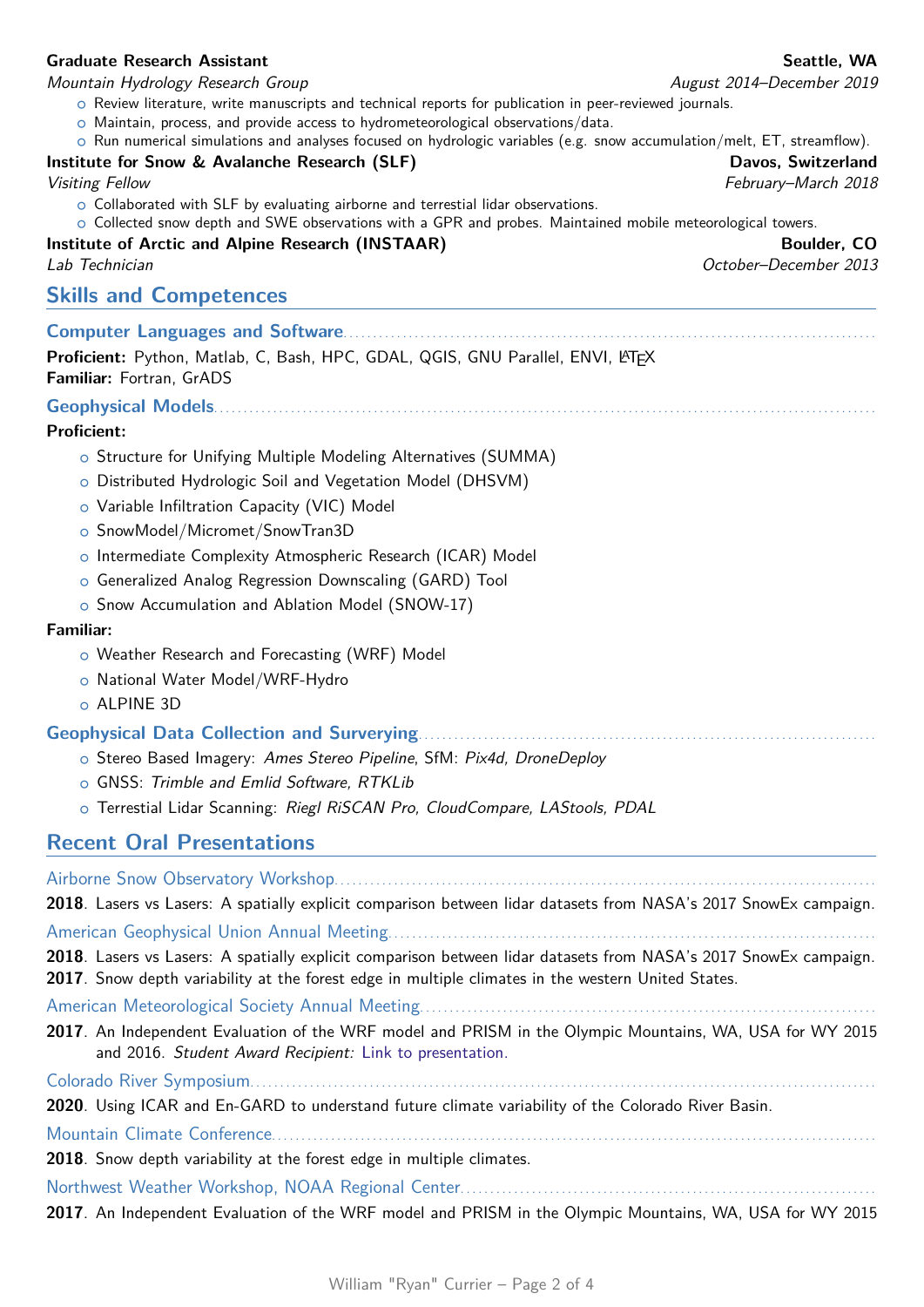| anu zuiu.                                                                                                                                                                                                                                                       |                                               |
|-----------------------------------------------------------------------------------------------------------------------------------------------------------------------------------------------------------------------------------------------------------------|-----------------------------------------------|
| Olympic National Park Perspective Series.                                                                                                                                                                                                                       |                                               |
| 2017. Invited Speaker, Fieldwork for Evaluating Precipitation Estimates.                                                                                                                                                                                        |                                               |
|                                                                                                                                                                                                                                                                 |                                               |
| 2019. Lasers vs Lasers: A spatially explicit comparison between lidar datasets from NASA's 2017 SnowEx campaign.<br>2018. Classifying hillslope-scale snow depth variability in multiple climates from lidar.<br>2016. Measuring Snow in the Olympic Mountains. |                                               |
| <b>Field Experience</b>                                                                                                                                                                                                                                         |                                               |
| <b>Switzerland Field Work</b><br>Coincident GPR, snow depth, and snow pit observations in forest stands.                                                                                                                                                        | Davos, Switzerland<br>February-March 2018     |
| <b>NASA's SnowEx</b><br>Set up time-lapse cameras and collected terrestial lidar scans, snow depth, and snow pit obs.                                                                                                                                           | <b>Grand Mesa, CO</b><br>February 2017        |
| <b>NASA's OLYMPEX</b><br>Led students and set up a snow/meterological observational network within remote locations.                                                                                                                                            | <b>Olympic National Park, WA</b><br>2014-2016 |
| <b>Infrared Remote Sensing</b>                                                                                                                                                                                                                                  | <b>Yosemite National Park, CA</b>             |
| Thermal infrared camera observations coincident with airborne and satellite overpasses.                                                                                                                                                                         | February 2016                                 |
| <b>Easton Glacier Field Survey</b><br>Semi-annual UAV SfM survey of the terminating mountain glacier.                                                                                                                                                           | Mount Baker, WA<br>2017-2018                  |
| <b>Energy Balance Towers</b><br>Maintained/analyzed eddy covaraince and meterological instruments/observations.<br>Snoqualmie Pass in Washington, Five Ameriflux Towers in the Front Range of Colorado.                                                         | Colorado & Washington<br>2013-2015            |
| <b>Volunteer Experience</b>                                                                                                                                                                                                                                     |                                               |
| <b>Reviewer</b>                                                                                                                                                                                                                                                 |                                               |
| o Water Resources Research (WRR)<br>o The Cryosphere (TC)<br>o Hydrologic Processes (HP)                                                                                                                                                                        |                                               |
| Professional material contracts and a set of the contract of the contract of the contract of the contract of the contract of the contract of the contract of the contract of the contract of the contract of the contract of t                                  |                                               |
| A high school module for rain-on-snow flooding                                                                                                                                                                                                                  | Seattle, WA                                   |
| Presented at: UW Program on Climate Change & CUHASI Virtual Poster Session.<br>High school module contains a YouTube video on rain-on-snow-flooding                                                                                                             | Fall 2015                                     |
| <b>CUHASI Snow Measurement Field School Teaching Assistant</b>                                                                                                                                                                                                  | Fraser, CO                                    |
| Field sampling strategies/techniques based on scientific objectives, time, and financial constraints.                                                                                                                                                           | January 2018                                  |
| <b>UW Freshwater Initiative Steering Committee Member</b><br>Developed the Freshwater Dam Exploration Series that led a fieldtrip tour around Diablo Dam.<br>Organized a student discussion, and a faculty and professional about dams.                         | Seattle, WA<br>2017-Present                   |
| <b>USGS National Research Program</b>                                                                                                                                                                                                                           | Lakewood, CO                                  |
| Retrieved and analyzed data from five different Eddy Covariance Towers to look at the biological and<br>physical processes that control the generation, consumption, and exchange of greenhouse gases.                                                          | 2013-2014                                     |
| <b>Educational</b>                                                                                                                                                                                                                                              |                                               |
| <b>Mary Gates Fellowship Mentor</b>                                                                                                                                                                                                                             | Seattle, WA                                   |
| Help students formulate research hypotheses and write research proposals, test them, write code,<br>present their research, run hydrologic models, and collect quality observations.                                                                            | 2015-2018                                     |
| Univeristy of Washington Engineering Discovery Days<br>ولفرياته والمستورين المسروب ومستنقصتا المسرور المستعملات تنفيذ والمراوي ويقسم المربية                                                                                                                    | Seattle, WA<br>oatr oata                      |

# Taught K-12 students about infrared radiation and using it to prediction mountain runoff 2015-2019 American Meterological Society Weatherfest **Seattle, WA** Taught K-12 students how to convert from snow depth to snow water equivalent January 2017